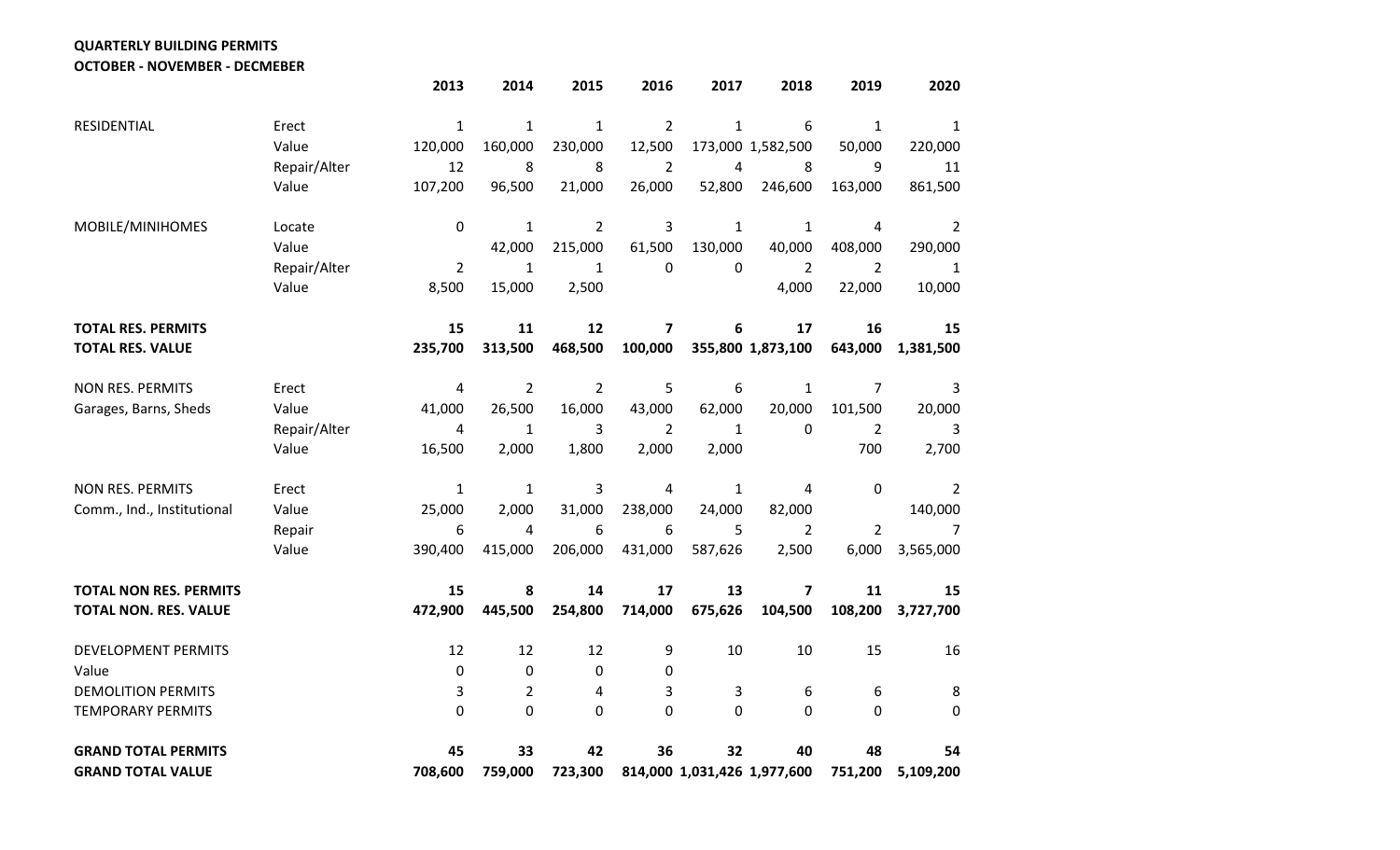## **BUILDING PERMITS PER DISTRICT October 1, 2020 - December 31, 2020**

## **DISTRICT # 1 - CHARLESVILLE, FORBES POINT, WOODS HARBOUR, SHAG HARBOUR**

| <b>Residential Permits</b> |                          | $\mathcal{D}$         | Value - | 222,000 |
|----------------------------|--------------------------|-----------------------|---------|---------|
| Non Res. (Barns/Sheds)     | $\overline{\phantom{0}}$ |                       | Value - | 2,000   |
| Non Res. (Ind./Comm.)      |                          | $\mathcal{D}_{\cdot}$ | Value - | 45,000  |
| Mobile/Mini Homes          |                          |                       | Value - |         |
| Demolition                 |                          |                       | Value - |         |
| TOTAL:                     |                          |                       | TOTAL:  | 269,000 |

## **DISTRICT # 2 - BEAR POINT, ATWOOD'S BROOK, DOCTOR'S COVE, BARRINGTON PASSAGE BARRINGTON WEST, OAK PARK**

| <b>Residential Permits</b> |                          |                       | Value - | 8,000             |
|----------------------------|--------------------------|-----------------------|---------|-------------------|
| Non Res. (Barns/Sheds)     | $\overline{a}$           | 4                     |         | Value - 14,700    |
| Non Res. (Ind./Comm.)      | $\overline{\phantom{a}}$ | 4                     |         | Value - 1,835,000 |
| Mobile/Mini Homes          |                          | $\mathcal{D}_{\cdot}$ |         | Value - 160,000   |
| Demolition                 |                          |                       | Value - |                   |
| TOTAL:                     |                          | 14                    |         | TOTAL: 2,017,700  |

## **DISTRICT # 3 - NORTH EAST POINT, CENTERVILLE, NEWELLTON, WEST HEAD**

| <b>Residential Permits</b> | 2        | Value $-12,000$       |       |
|----------------------------|----------|-----------------------|-------|
| Non Res. (Barns/Sheds)     |          | Value -               | 6,000 |
| Non Res. (Ind./Comm.)      |          | Value - 175,000       |       |
| Mobile/Mini Homes          | $\theta$ | Value -               |       |
| Demolition                 |          | Value -               |       |
| TOTAL:                     | 5        | <b>TOTAL: 193,000</b> |       |